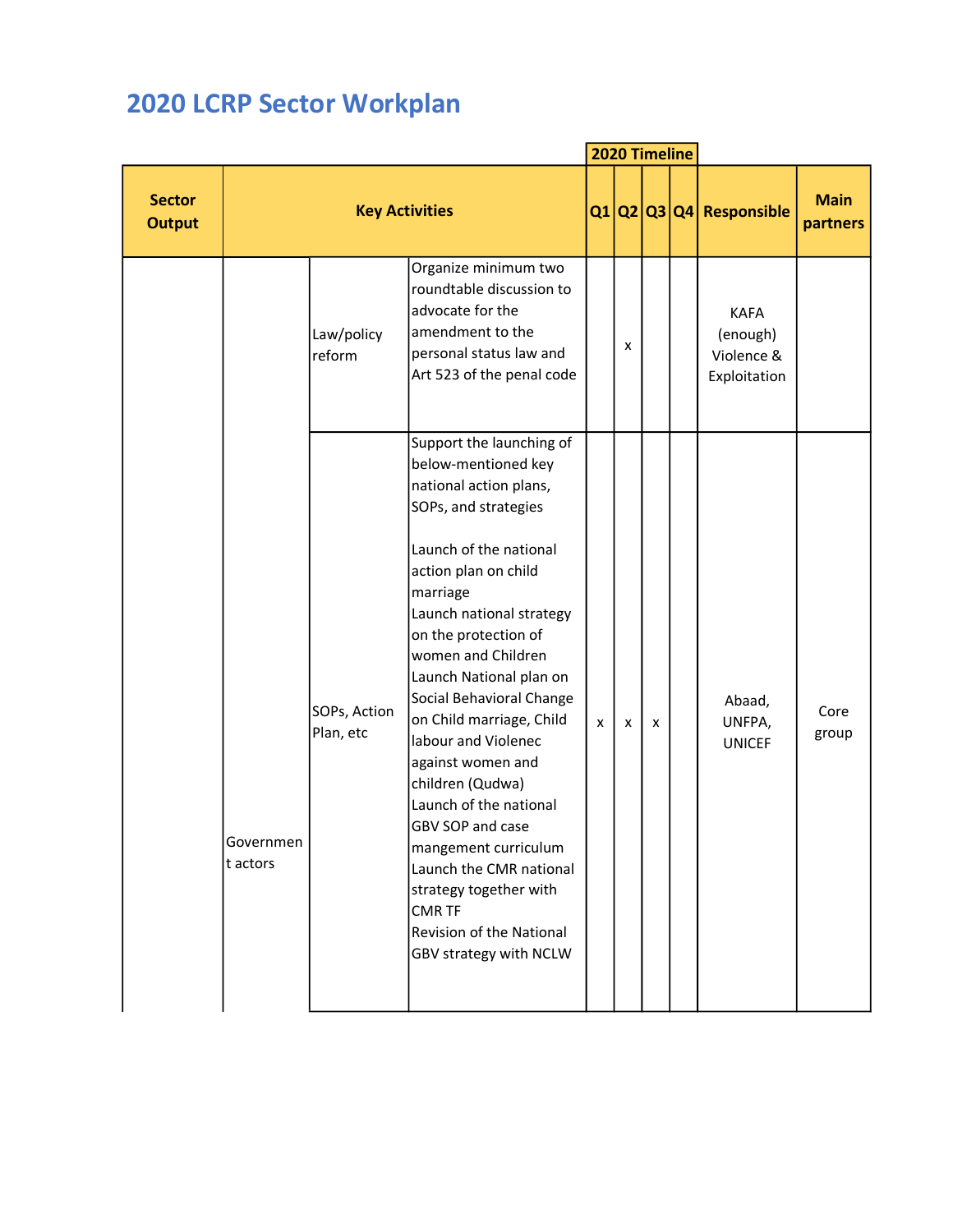| 3.1.<br><b>Capacities of</b><br>national                 | Safe<br>identification<br>and referrals<br>mechanisims<br>in the law<br>enforcement | Train minimum 60 law<br>enforcement officers,<br>procecutors, and judges<br>on the survivor-centered<br>SGBV process and<br>advocate for special<br>investigation process for<br><b>SGBV survivors</b> |   | x | $\pmb{\times}$ |   | <b>KAFA</b><br>(enough)<br>Violence &<br>Exploitation                        |                       |
|----------------------------------------------------------|-------------------------------------------------------------------------------------|--------------------------------------------------------------------------------------------------------------------------------------------------------------------------------------------------------|---|---|----------------|---|------------------------------------------------------------------------------|-----------------------|
| systems and<br>actors to<br>address SGBV<br>strengthened | and court<br>process                                                                | Conduct trainings for<br>judges and law<br>enforcement officers on<br>increased SGBV risk areas<br>(sexual exploitation and<br>trafficking)                                                            | x | x | x              | X | <b>UNHCR</b>                                                                 | Abaad,<br><b>KAFA</b> |
|                                                          | Knowledge<br>increased<br><b>SGBV risk</b><br>areas                                 | Train key actors in<br>livelihood, health,<br>protection (especially<br>sharing on the legal) and education<br>actors on key GBV<br>concepts, PSS, and safe<br>referral and identification             |   | x | x              |   | <b>KAFA</b><br>(enough)<br>Violence &<br>Exploitation,<br>IOM,<br>IRC, UNHCR | Core<br>group         |
|                                                          | Emergencies<br>preparedness                                                         | Establish emergency<br>communication trees and<br>services for key case<br>management partners<br>and share at the TF and IS<br>level                                                                  | X |   |                |   | TF                                                                           | Core<br>group         |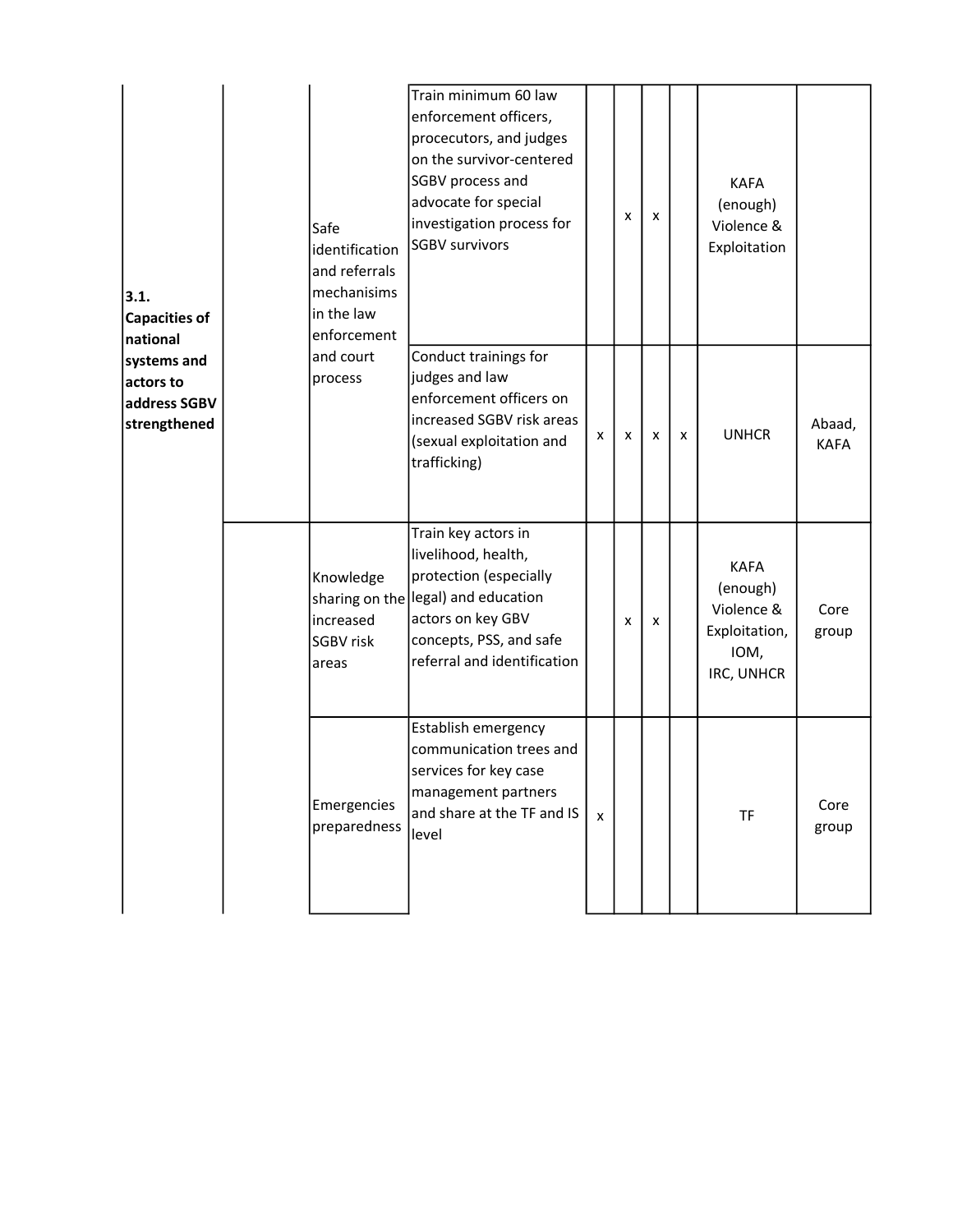| Non<br>govermenta<br>l actors | Gender and<br>SGBV<br>mainstreamin<br>g | Work with the IA PRT<br>mainstreaming Focal<br>Point on the three<br>gender/GBV<br>mainstreaming<br>commitment from<br>Livelihood, Health, WASH,<br>and basic assistance (clear<br>referral mechanism, joint<br>data analyses, compaints<br>& feedbacks) | x | X |   |   | UNWOMEN,<br><b>IRC</b> | Core<br>group                 |
|-------------------------------|-----------------------------------------|----------------------------------------------------------------------------------------------------------------------------------------------------------------------------------------------------------------------------------------------------------|---|---|---|---|------------------------|-------------------------------|
|                               | M&E                                     | Review the current SGBV<br>M&E tool 4 and roll out<br>revised tool within the<br>SGBV TF through the field<br>coordinators at each field<br>level                                                                                                        | x |   |   |   | <b>IRC</b>             | Core<br>group                 |
|                               | Advocacy                                | Launch an online personal<br>safety campaign to<br>mitigate SGBV risks for<br>women and girls<br>Lauch a campaing on<br>sexual exploitation &<br>trafficking, targetting both<br>refugees and Lebanese                                                   | x |   |   |   | <b>TF</b>              | UNHCR,<br><b>GBVIMS</b><br>SC |
| Prevention                    |                                         | Conduct awareness-<br>raising programs on key<br>SGBV issues, including<br>child marriage, sexual<br>exploitation, trafficking,<br>targetting parents and<br>schools                                                                                     | x | X | X | X | <b>UNHCR</b>           | Abaad                         |
|                               |                                         | Engage with donors and<br>HCT on key SGBV issues<br>and funding                                                                                                                                                                                          | x | X | X | X | <b>TF</b>              | <b>TF</b>                     |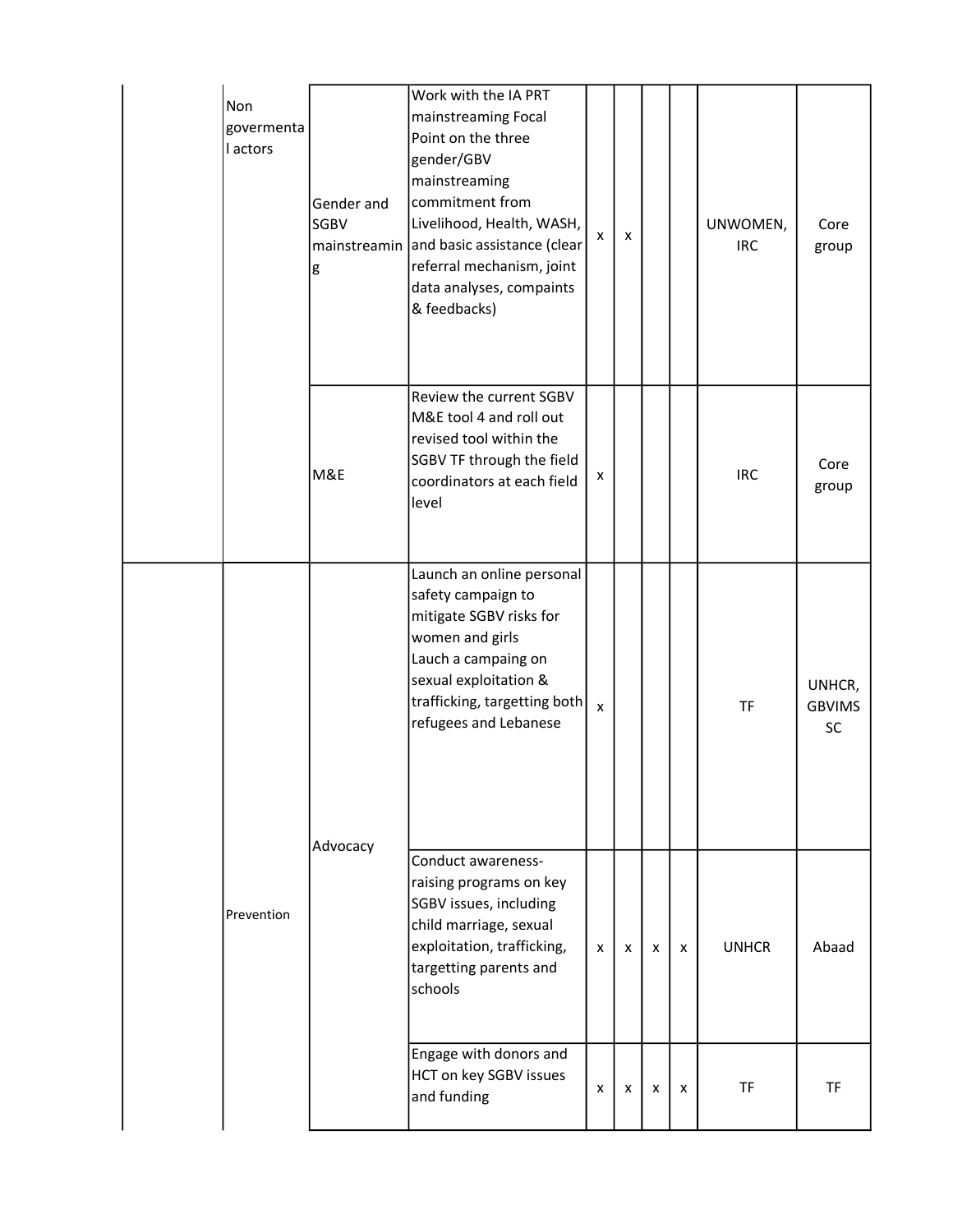|                 | Male<br>engagement | Draft a guidance note on<br>engagement with men<br>and boys: for the<br>prevention and response<br>of SGBV                                | x | X |   |   | UNWOMEN,<br>Abaad,<br>Concern                         | Core<br>Group                   |
|-----------------|--------------------|-------------------------------------------------------------------------------------------------------------------------------------------|---|---|---|---|-------------------------------------------------------|---------------------------------|
|                 |                    | Update RESPOND APP<br>including revised referral<br>pathways                                                                              | X | X | x | X | <b>TF</b>                                             | Abaad                           |
|                 |                    | Harmonize early marriage<br>tools amonst partners                                                                                         | X |   |   |   | <b>TF</b>                                             | UNICEF,<br><b>IRC</b>           |
|                 | Case               | Identify/respond to the<br>gaps in the case<br>managemnt of<br>marginalized groups<br>(including persons with<br>disabilities, LGBTQI)    | x | x | x | x | Core Group                                            | <b>UNHCR</b>                    |
|                 | management         | Develop a guidance note<br>for case management<br>organizations on CM with<br>sexual exploitation and<br>trafficking survivors            | x | x | x | X | <b>KAFA</b><br>(enough)<br>Violence &<br>Exploitation |                                 |
|                 |                    | Assess the gaps and<br>challenges in the<br>increased SGBV risk areas<br>and draft response plans                                         | X | x | x | x | TF                                                    | Core<br>Group,<br><b>GBVIMS</b> |
| <b>Response</b> |                    | Harmonize and improve<br>the reception procedures<br>of SGBV victims at<br>prioritized CMR hospitals,<br>especially registration<br>forms | X |   |   |   | TF                                                    | <b>CMR TF</b>                   |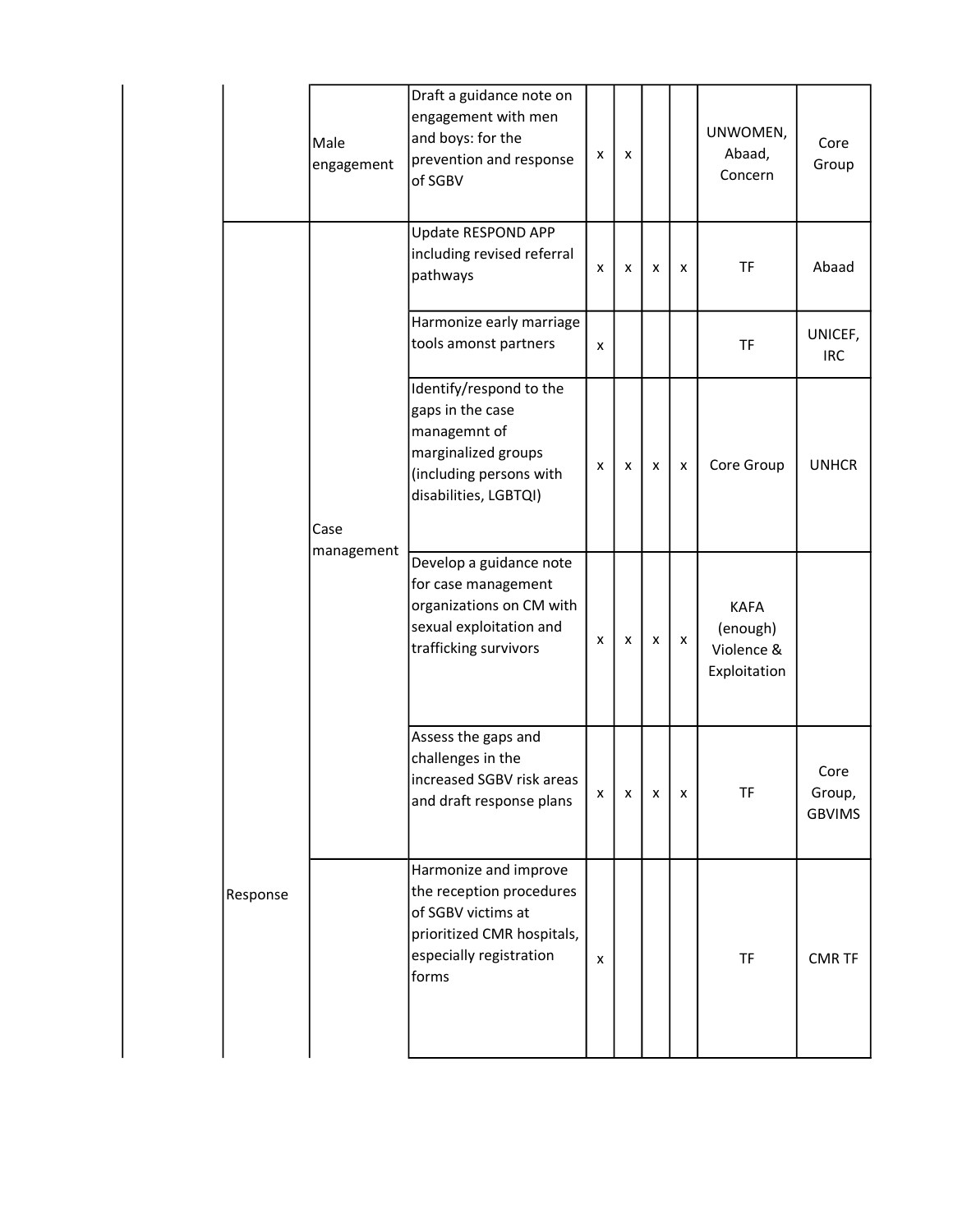|                                                                                |                                                                      | <b>CMR Support</b>                                 | Continue to build the<br>capacities of 14 CMR<br>service providers on 1)<br>survivor centered care<br>and 2) GBV soft skills<br>including monitoring and<br>supervision         | X                         | x | x | x | <b>TF</b>                                                          | <b>CMR TF</b>                                        |
|--------------------------------------------------------------------------------|----------------------------------------------------------------------|----------------------------------------------------|---------------------------------------------------------------------------------------------------------------------------------------------------------------------------------|---------------------------|---|---|---|--------------------------------------------------------------------|------------------------------------------------------|
|                                                                                |                                                                      |                                                    | Support the development<br>of CMR national strategy                                                                                                                             | $\boldsymbol{\mathsf{x}}$ | x |   |   | <b>TF</b>                                                          | Core<br>group                                        |
|                                                                                |                                                                      |                                                    | Participate monthly Mentl<br><b>Health TF</b>                                                                                                                                   | X                         | x | x | x | <b>TF</b>                                                          | <b>MHPSS TF</b>                                      |
|                                                                                |                                                                      | <b>MHPSS</b>                                       | Review the current<br>service gaps on a<br>quarterly basis together<br>with MHPSS and field<br>coordinators                                                                     | X                         | x | x | x | <b>TF</b>                                                          | Field<br>coordinat<br>or                             |
|                                                                                | Data<br>analysis                                                     | <b>GBVIMS</b> and<br>trend<br>analyses             | Conduct monhtly trend<br>analyses amongst<br><b>GBVIMS SC and provide</b><br>trend analysis to IA on a<br>quarterly basis<br>Produce thematic pager<br>and/or national overview | х                         | X | x | X | <b>GBVIMS SC</b>                                                   | Core<br>Group                                        |
|                                                                                |                                                                      | SGBV<br>awareness-<br>raising in the<br>heightened | Develop IEC materials on<br>sexual exploitation and<br>absue, survival sex,<br>trafficking, PSEA, etc and<br>jointly share through TF<br>members                                |                           | x | x | x | <b>IA PSEA TF</b><br><b>KAFA</b><br><b>IOM</b><br><b>GBVIMS SC</b> | Core<br>Group                                        |
| 3.3.<br>Community<br>engagement<br>in protection<br>against SGBV<br>is ensured | Enhanced<br><b>SGBV</b><br>knowledge<br>and<br>capacity<br>developme | <b>SGBV risk</b><br>areas                          | Establish a clear<br>complaint and feedback<br>mechanism                                                                                                                        | X                         | х |   |   | Core Group                                                         | <b>IA PRT</b><br>maintrea<br>ming<br>Coordinat<br>or |